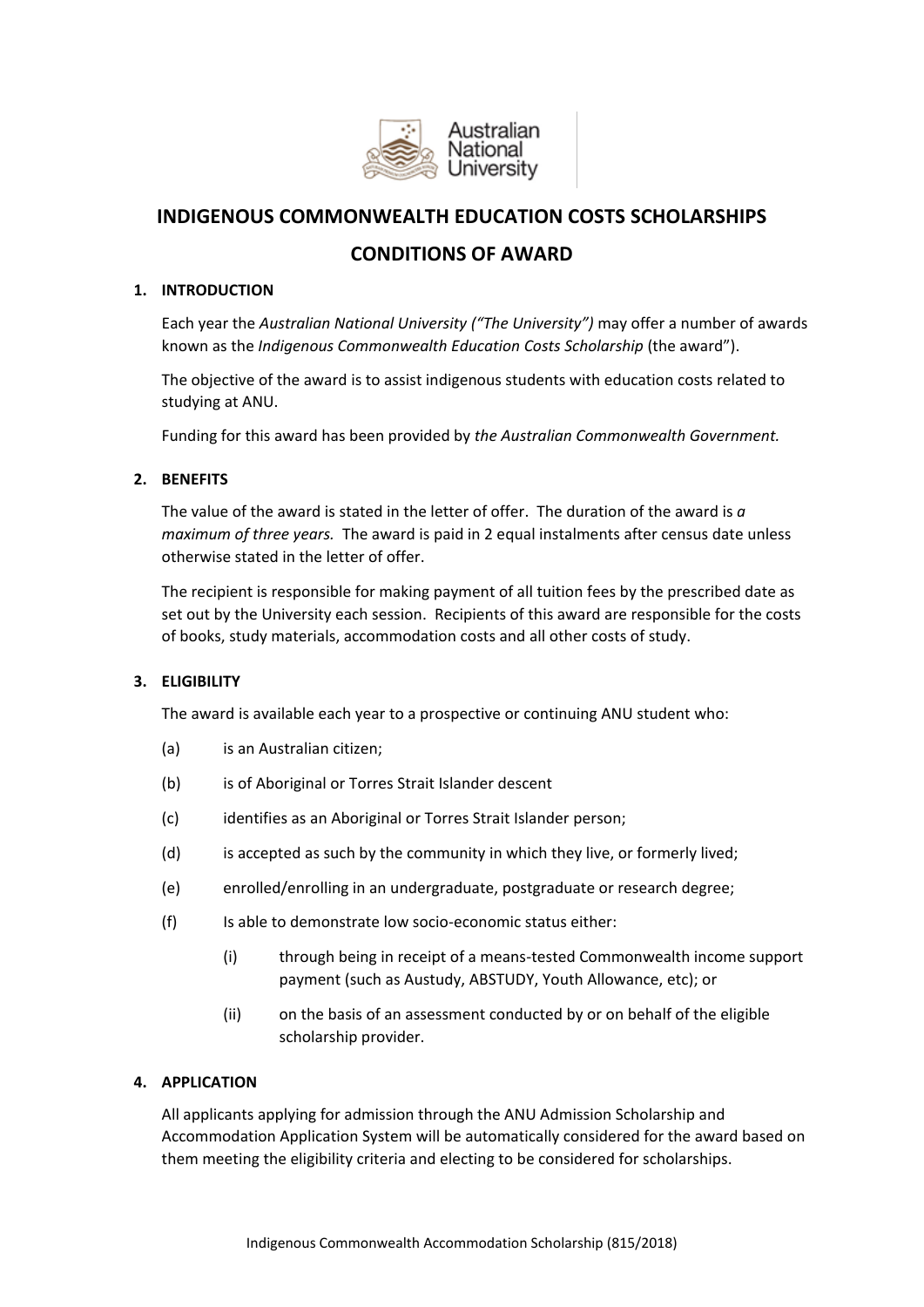### **5. SELECTION**

Selection is made on the basis of an applicant meeting the eligibility criteria. As there are limited scholarships available, the scholarships are awarded based on those considered in the most need, with preference given to students from a rural or regional area.

The award is offered to a student by the University Coursework Scholarships Committee. Membership of this committee is outlined in the ANU Coursework Scholarships procedure.

The Selection Committee reserves the right to make no award if it considers there is no applicant of sufficient merit. The Tjabal Centre may also vary the number of awards and/or offer the award at other times in exceptional circumstances or based on the standard of applications or students (where funds allow)

### **6. CONCURRENT HOLDING OF AWARDS**

A recipient of the Indigenous Commonwealth Accommodation Scholarship is permitted to hold concurrent scholarships as outlined in the ANU Coursework Scholarships procedure. A recipient will not be permitted to receive assistance concurrently from two or more Commonwealth sources for the same purpose.

### **7. DEFERMENT**

The award cannot be deferred.

# **8. ONGOING ELIGIBILITY**

A recipient of this award is required to enrol in a full-time load of at least 18 units per semester. A recipient requests permission, in writing, from the *Director, Tjabal Centre* to hold the award on a part-time basis. If approved, payments of the award will be made on a pro-rata basis.

Recipients are expected to maintain a minimum Grade Point Average *GPA of 4.0 or above* each semester (with the average being across all courses taken in a particular semester or session/s overlapping that semester).

If a recipient is unable to achieve the required GPA in any semester a formal warning is sent.

If the recipient does not meet the required GPA in a subsequent semester they risk having their award suspended or terminated.

An award recipient is given the opportunity to explain their performance and how their performance can be remedied before a decision on the suspension or termination of an award is made.

Recipients will be required to provide evidence of their ongoing eligibility in relation to their low-socio economic status each semester prior to payment being issued. Students will be requested to send a copy of the most current income statement. In the situation a student is not receiving a Government or Centrelink benefit, they will be required to provide recent payslips from any employment they are undertaking.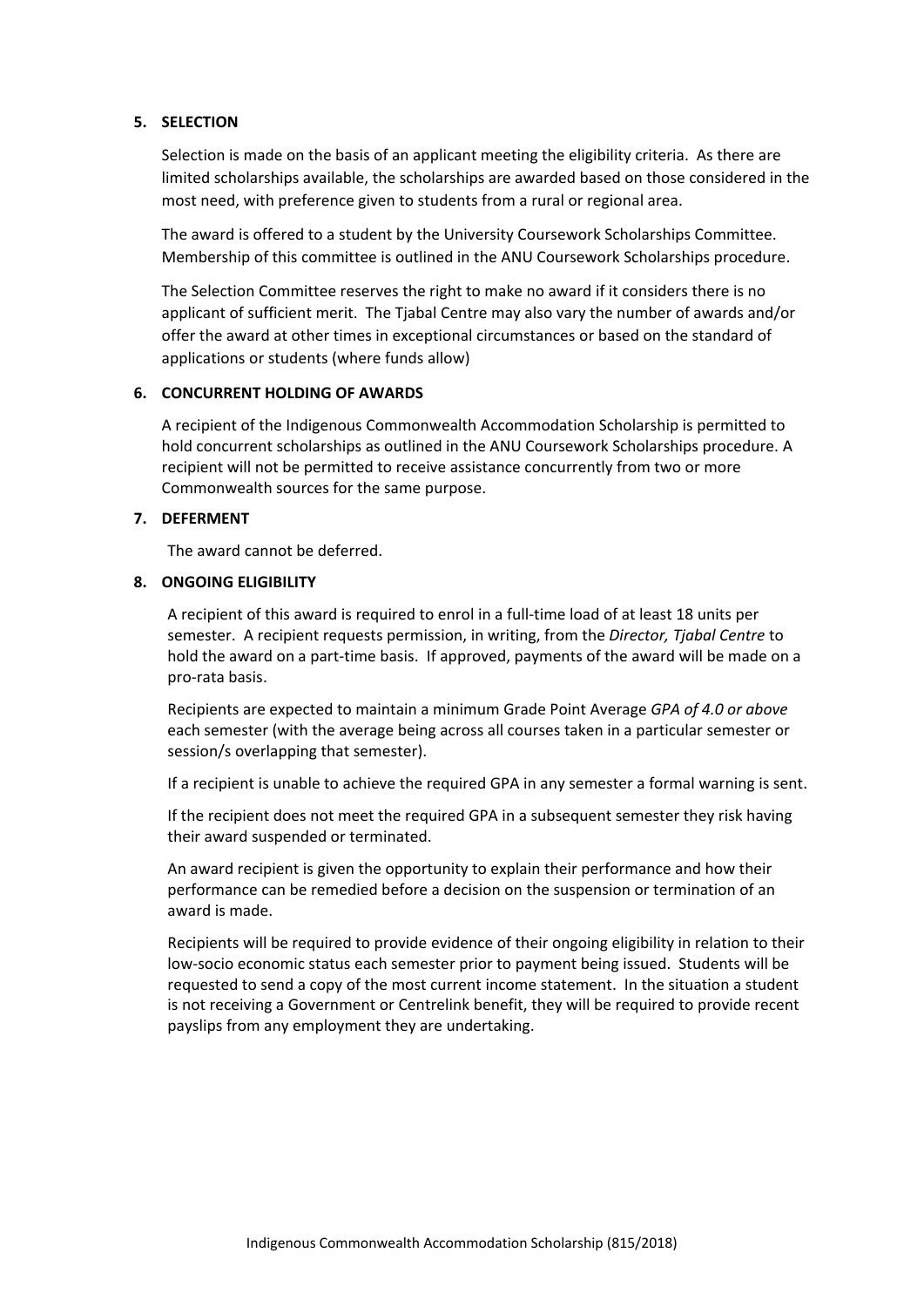#### **9. CESSATION OF AWARD**

The award ceases or should be surrendered:

- (a) if a student no longer meets the eligibility requirements
- (b) at the conclusion of the period outlined in section 2; or
- (c) on the date on which the recipient withdraws or ceases to attend the University other than for approved absences;
- (d) if a recipient fails to enrol as required in section 8;
- (e) if a recipient changes to part-time enrolment without receiving permission to retain their scholarship;
- (f) if a recipient fails to meet the minimum academic performance requirements;
- (g) if a recipient breaches academic or behavioural standards set by the University under the Academic Misconduct & Discipline Rules;

whichever is earliest.

#### **10. REPAYMENT OF FUNDS**

Subject to the information available at the time, the *Director, Tjabal Centre* may request that the payment for the semester in which the breach of conditions or withdrawal occurs be refunded in part or in full. Payments will be recovered in accordance with section 27 of the Indigenous Student Assistance Grants Guidelines 2017.

### **11. PROVIDING FALSE OR MISLEADING INFORMATION**

The awarding of a scholarship/grant is based on the information provided to the University. An award may be withdrawn at any stage if incorrect, false or misleading information is provided or relevant information is withheld. This includes circumstances where the false information is unrelated to the assessment in awarding the scholarship/grant.

#### **12. TAXATION & CENTRELINK**

Recipients are responsible for seeking taxation and Centrelink advice regarding their own individual circumstances. Scholarships/grants may be regarded as taxable income if a recipient is enrolled on a part-time basis.

For information on how your award may affect your Centrelink benefits, see this website <http://www.humanservices.gov.au/customer/enablers/income/>

#### **13. ACCOMMODATION**

It is the recipient's responsibility to obtain residential accommodation. Information on student accommodation and application forms are available from the University Accommodation Services. Information may be found on the Web at: <http://www.anu.edu.au/study/accommodation>